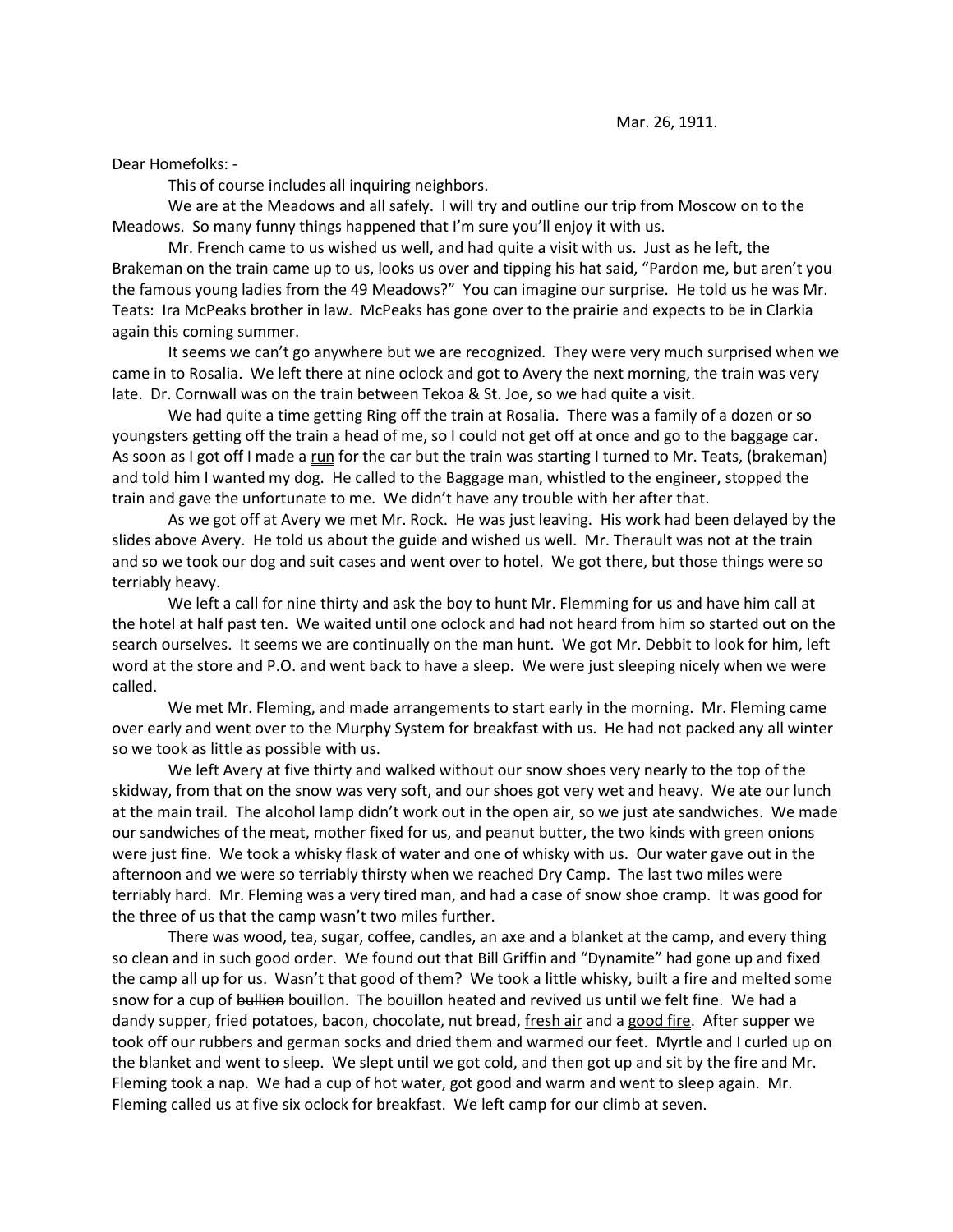The weather was not the best, very squally all the early morning and in the afternoon it was especially bad.

We were very hungry when we got to Basin Camp, so Mr. Fleming built a fire and heated a pail (we carried the pail from the camp) of water and we had a cup of bouillon and some sandwiches. You'd have had a good laugh to have seen us sitting on our extra sweaters rolled up on our snow shoes for a chair, our feet on a bed of boughs, sipping our bouillon, we looked like the Macbeth witches, and had snakes enough to make it real realistic. The water was so full of wiggley wiggles that we boiled every mouthful we drank. We filled up the bottle again at the Basin and started on again.

The side hill, under the over hanging rock was quite solid so we took off our snow shoes and walked across to the other side. The warm wind kept the snow too wet for us to go without our shoes from the time we left the Fishook. I mean the skidway.

It took us a good long time to climb "old Breezy" and the snow and wind was blowing very hard. We were wet and cold by the time we reached the Clear water camp, so didn't stop for another lunch but hurried on to the cabin. Ring chased up a rabbit at the Camp. Mr. Fleming shot at it and missed it. The "Terriable Pair" heard the shot and answered. They shot and called for a half hour or so. We didn't want them to think we were some one that was lost so didn't answer.

We got to the cabin at a quarter after three: Mr. Fleming started the fire and heated some water while Myrtle and I hustled around and got our dry clothes on.

We rested a little while and then got supper. Mr. Fleming made himself very agreeable and helped us with every thing. We hunted for the phonograph crank, and a long hunt it was. After a short concert we went to bed, a tired, sleepy three.

Morning came at nine. As we were getting breakfast there came a rap at the door and in walked John Marsden, otherwise known as "Dynamite." He has been with Jack Ricketts all winter and a funny fellow he is. He had been to Taylors, then back to Hanzen's. He said he thought possibly we had returned and so came over to see. The day was terriable, wind and snow all night and all day. The men planed to go over to Taylors with the mail the next day (Saturday) if the storm ceased. Saturday was a fairly decent day so the two went over to see Bill and Elizabeth and Myrtle and I were left to our own recourses. We had a bath changed our clothes and straightened up the house. We had dinner for the men at five thirty. They washed the dishes and told stories to entertain us 'till bed time. They planed to go over to Della Griffiths and get us some records, books, and bring some carrots from the Ranger cabin for us on Sunday, but the day was vile, so they waited until today (Monday). They got breakfast this morning, it's too funny to watch the men cook, they are both good at it, but such funny ways of doing things. We made a "bird mulligan" Saturday Friday. Mr. Fleming was helping. I was busy with the potatoes and when I went to put them in the kettle I found the wash pan turned over it. Mr. F. had washed out the pan and was using it for a lid. What funny creatures men are.

The men expect to be gone four days and then Mr. Fleming will go to Avery. Dynamite will go to Clarkia. He is going to bring some things in from Clarkia for Mrs. Taylor. He is trying to get work in here for the summer. I don't know what kind of a worker he would be. He ask for my work but I told him it was in Papa's hands, and he should write to him. He may do so, but I'd rather the work was put out on a contract and to some one we know is good.

Every thing at the cellar is in good shape. Some one had taken quite a little bacon from the piece that was down, but I don't know how large the piece was at first. The mice have been pretty busy, they ate quite a hole in one of the blankets and a big one in the back of Mrs. Durham's new night gown. I guess they don't like sky blue pink for they left my gown alone.

The snow is going or has been going very fast. The blazes were very plain nearly all the way over the divide. We can see out the windows a little better and the snow pile in front of the door has gone down marvelously fast. We will be kept quite busy wondering where time and the snow goes.